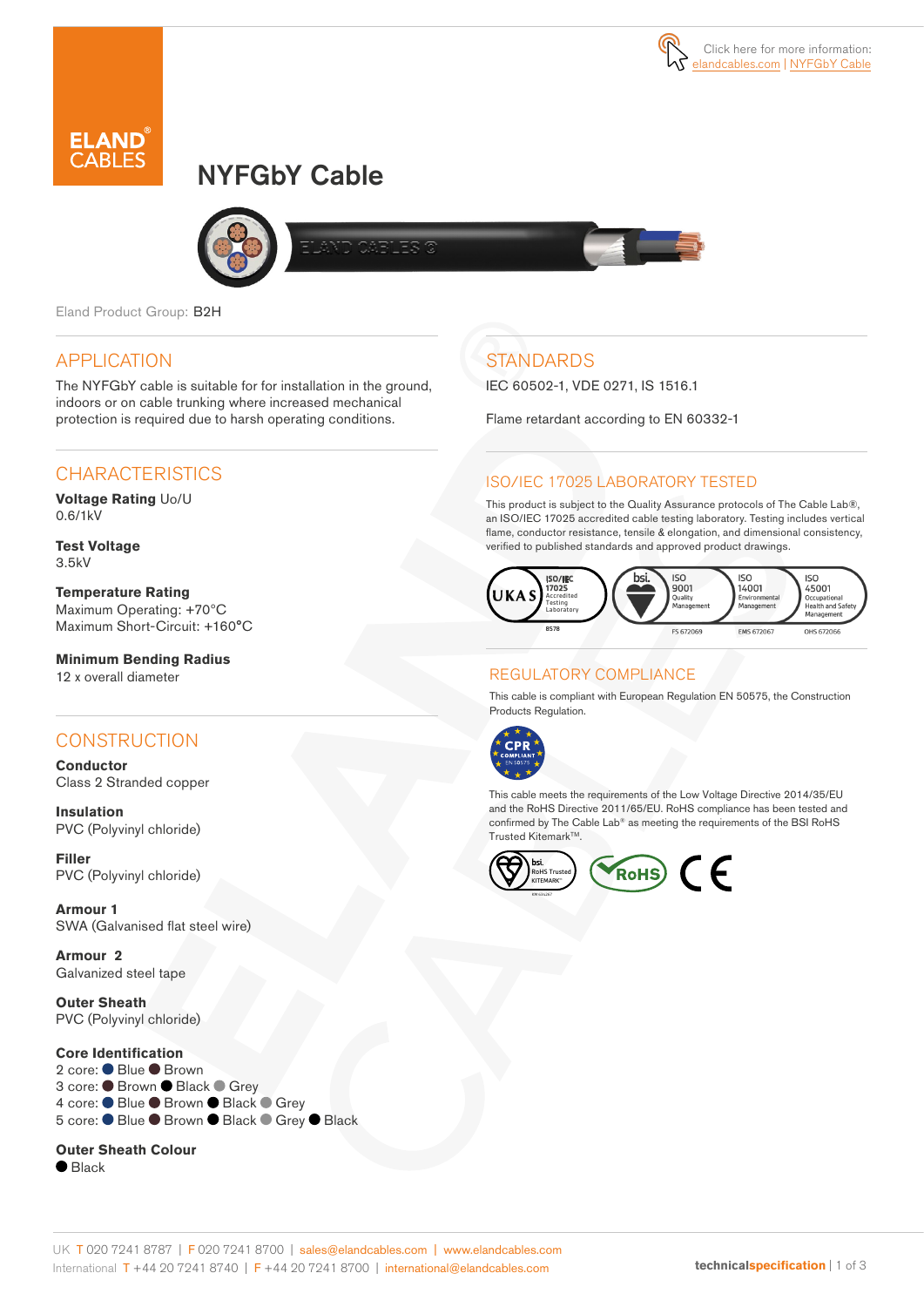

### DIMENSIONS

| ELAND PART NO. | NO. OF<br>CORES | NOMINAL CROSS<br>SECTIONAL AREA<br>mm <sup>2</sup> | OF CONDUCTOR<br>mm | NOMINAL DIAMETER   NOMINAL THICKNESS<br>OF INSULATION<br>mm | NOMINAL THICKNESS<br>OF OUTER SHEATH<br>mm | NOMINAL OVERALL<br><b>DIAMETER</b><br>mm | NOMINAL<br>WEIGHT<br>kg/km |
|----------------|-----------------|----------------------------------------------------|--------------------|-------------------------------------------------------------|--------------------------------------------|------------------------------------------|----------------------------|
| B2H02010BK     | $\mathbf{2}$    | 10                                                 | 3.9                | $\mathbf{1}$                                                | $\mathbf{1}$                               | 19                                       | 815                        |
| B2H02016BK     | $\mathbf{2}$    | 16                                                 | 4.7                | $\mathbf{1}$                                                |                                            | 21                                       | 1028                       |
| B2H02025BK     | $\mathbf{2}$    | 25                                                 | 5.9                | 1.2                                                         | 1                                          | 24                                       | 1378                       |
| B2H02035BK     | $\mathbf{2}$    | 35                                                 | 6.9                | 1.2                                                         | 1                                          | 26                                       | 1714                       |
| B2H02050BK     | $\mathbf{2}$    | 50                                                 | 8.2                | 1.4                                                         | 1.08                                       | 30                                       | 2209                       |
| B2H02070BK     | $\mathbf{2}$    | 70                                                 | 9.7                | 1.4                                                         | 1.16                                       | 33                                       | 2844                       |
| B2H02095BK     | $\overline{2}$  | 95                                                 | 11.4               | 1.6                                                         | 1.24                                       | 38                                       | 3706                       |
| B2H03010BK     | 3               | 10                                                 | 3.9                | $\mathbf{1}$                                                | 1                                          | 20                                       | 967                        |
| B2H03016BK     | 3               | 16                                                 | 4.8                | $\mathbf{1}$                                                | 1                                          | 22                                       | 1244                       |
| B2H03025BK     | 3               | 25                                                 | 5.9                | 1.2                                                         | $\mathbf{1}$                               | 25                                       | 1699                       |
| B2H03035BK     | 3               | 35                                                 | 6.9                | 1.2                                                         | 1.08                                       | 28                                       | 2144                       |
| B2H03050BK     | 3               | 50                                                 | 8.2                | 1.4                                                         | 1.16                                       | 32                                       | 2780                       |
| B2H03070BK     | 3               | 70                                                 | 9.7                | 1.4                                                         | 1.24                                       | 36                                       | 3611                       |
| B2H03095BK     | 3               | 95                                                 | 11.4               | 1.6                                                         | 1.4                                        | 41                                       | 4728                       |
| B2H03120BK     | 3               | 120                                                | 13.1               | 1.6                                                         | 1.4                                        | 44                                       | 5712                       |
| B2H03150BK     | 3               | 150                                                | 14.2               | 1.8                                                         | 1.72                                       | 49                                       | 6807                       |
| B2H03185BK     | 3               | 185                                                | 15.8               | $\overline{2}$                                              | 1.8                                        | 54                                       | 8292                       |
| B2H03240BK     | 3               | 240                                                | 18.6               | 2.2                                                         | 1.88                                       | 61                                       | 10742                      |
| B2H0316/10BK   | 3               | 16/10                                              | 4.8                | $\mathbf{1}$                                                | $\mathbf{1}$                               | 23                                       | 1363                       |
| B2H03025/16BK  | 3               | 25/16                                              | 5.9                | 1.2                                                         | 1                                          | 27                                       | 1868                       |
| B2H03035/16BK  | 3               | 35/16                                              | 6.9                | 1.2                                                         | $\mathbf{1}$                               | 29                                       | 2256                       |
| B2H03050/25BK  | 3               | 50/25                                              | 8.2                | 1.4                                                         | 1.16                                       | 33                                       | 2973                       |
| B2H03070/35BK  | 3               | 70/35                                              | 9.7                | 1.4                                                         | 1.24                                       | 37                                       | 3908                       |
| B2H03095/50BK  | 3               | 95/50                                              | 11.4               | 1.6                                                         | 1.32                                       | 42                                       | 5145                       |
| B2H03120/70BK  | 3               | 120/70                                             | 13.1               | 1.6                                                         | 1.48                                       | 47                                       | 6384                       |
| B2H03150/70BK  | 3               | 150/70                                             | 14.2               | 1.8                                                         | 1.56                                       | 50                                       | 7450                       |
| B2H03185/95BK  | 3               | 185/95                                             | 15.8               | $\mathbf{2}$                                                | 1.64                                       | 55                                       | 9159                       |
| B2H03240/120BK | 3               | 240/120                                            | 18.6               | 2.2                                                         | 1.8                                        | 61                                       | 11479                      |
| B2H04010BK     | 4               | 10                                                 | 3.9                | $\mathbf{1}$                                                | $\mathbf{1}$                               | 21                                       | 1112                       |
| B2H04016BK     | 4               | 16                                                 | 4.8                | $\mathbf{1}$                                                | 1                                          | 24                                       | 1453                       |
| B2H04025BK     | $\overline{4}$  | $25\,$                                             | 5.9                | 1.2                                                         | $\overline{1}$                             | $27\,$                                   | 2002                       |
| B2H04035BK     | 4               | 35                                                 | 6.9                | 1.2                                                         | 1.08                                       | 30                                       | 2505                       |
| B2H04050BK     | 4               | 50                                                 | 8.2                | 1.4                                                         | 1.16                                       | 34                                       | 3278                       |
| B2H04070BK     | $\overline{4}$  | 70                                                 | 9.7                | 1.4                                                         | 1.24                                       | 38                                       | 4286                       |
| B2H04095BK     | 4               | 95                                                 | 11.4               | 1.6                                                         | 1.4                                        | 44                                       | 5732                       |
| B2H04120BK     | $\overline{4}$  | 120                                                | 13.1               | 1.6                                                         | 1.48                                       | 48                                       | 6944                       |
| B2H04150BK     | 4               | 150                                                | 14.2               | 1.8                                                         | 1.64                                       | 53                                       | 8486                       |
| B2H04185BK     | 4               | 185                                                | 15.8               | $\mathbf{2}$                                                | 1.8                                        | 59                                       | 10360                      |
| B2H04240BK     | 4               | 240                                                | 18.6               | 2.2                                                         | 1.96                                       | 67                                       | 13432                      |
| B2H05010BK     | 5               | 10 <sup>°</sup>                                    | 3.9                | $\mathbf{1}$                                                | $\mathbf{1}$                               | 23                                       | 1299                       |
| B2H05016BK     | $\mathbf 5$     | 16                                                 | 4.8                | $\overline{1}$                                              | $\mathbf{1}$                               | 26                                       | 1735                       |
| B2H05025BK     | 5               | 25                                                 | 5.9                | $1.2\,$                                                     | 1.08                                       | 30                                       | 2460                       |
| B2H05035BK     | 5               | $35\,$                                             | $6.9\,$            | 1.2                                                         | 1.16                                       | 34                                       | 3098                       |
| B2H05050BK     | 5               | 50                                                 | $8.2\,$            | 1.4                                                         | 1.24                                       | 38                                       | 4053                       |